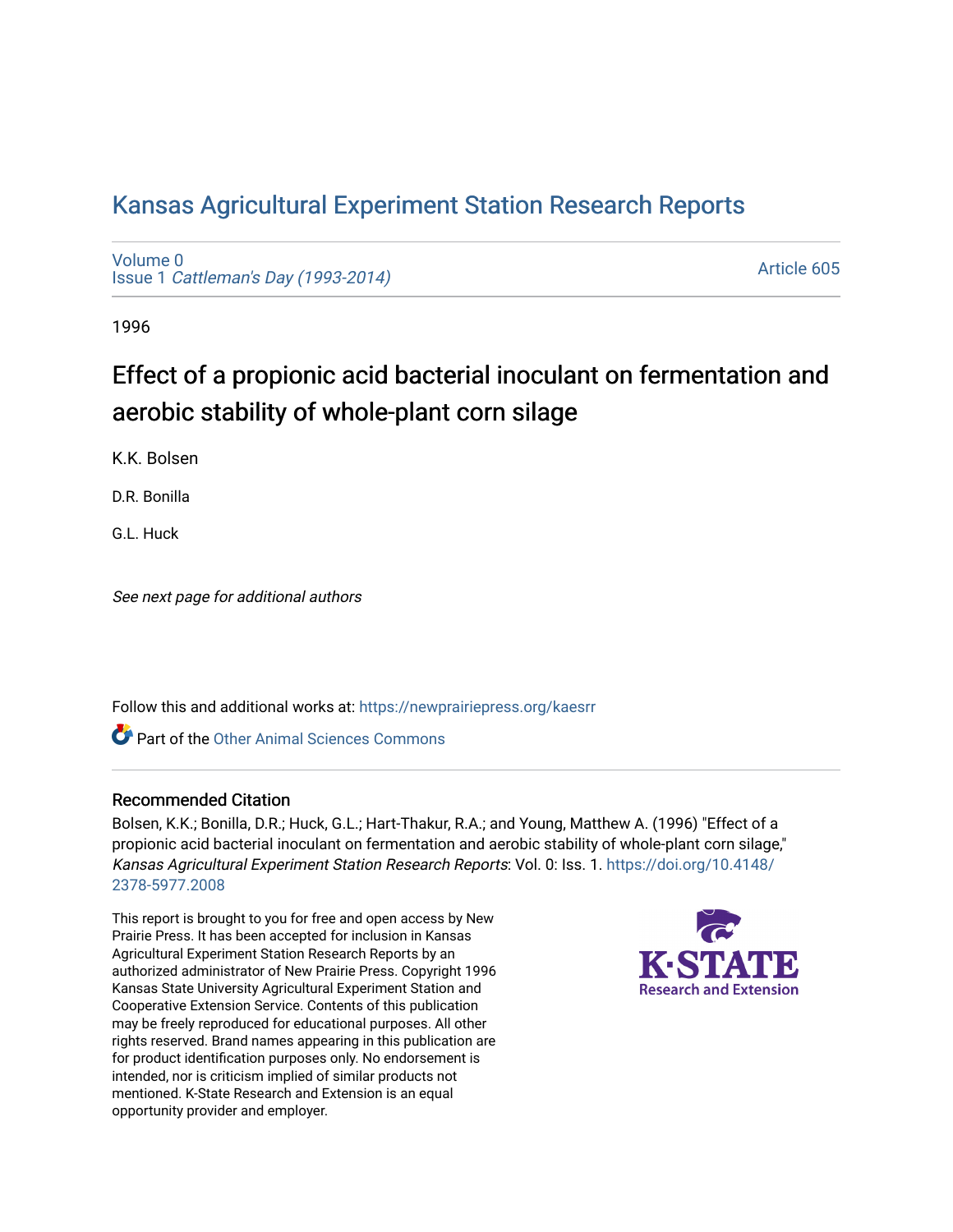# Effect of a propionic acid bacterial inoculant on fermentation and aerobic stability of whole-plant corn silage

# Abstract

The effects of a strain of Propionibacterium shermanii, applied with and without lactic acid bacteria (LAB), on the fermentation and aerobic stability of whole-plant corn silage was determined using laboratory-scale silos. The addition of LAB increased the rate of fermentation, and all inoculated silages underwent a more efficient ensiling process than control silage. Only silages made with P. shermanii had measurable levels of propionic acid in the 90-day silages. Corn silages made with P. shermanii were more stable when exposed to air than control or LAB-inoculated silages.

## Keywords

Cattlemen's Day, 1996; Kansas Agricultural Experiment Station contribution; no. 96-334-S; Report of progress (Kansas State University. Agricultural Experiment Station and Cooperative Extension Service); 756; Beef; Silage; Aerobic spoilage; Inoculant; Propionic acid

## Creative Commons License



This work is licensed under a [Creative Commons Attribution 4.0 License](https://creativecommons.org/licenses/by/4.0/).

## Authors

K.K. Bolsen, D.R. Bonilla, G.L. Huck, R.A. Hart-Thakur, and Matthew A. Young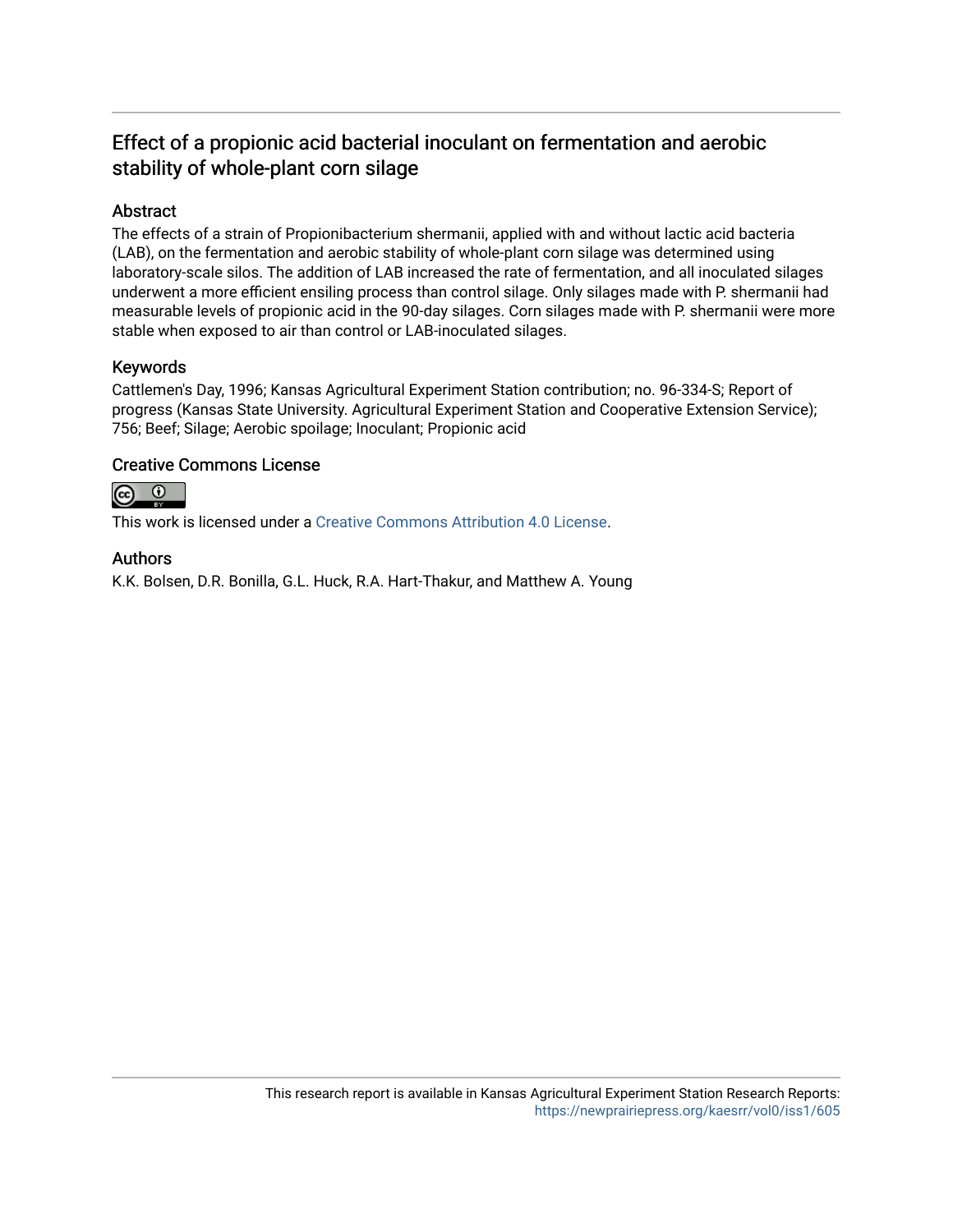#### **EFFECT OF A PROPIONIC ACID BACTERIAL INOCULANT ON FERMENTATION AND AEROBIC STABILITY OF WHOLE-PLANT CORN SILAGE <sup>1</sup>**

*K. K. Bolsen, D. R. Bonilla<sup>2</sup>, G. L. Huck, M. A. Young, and R. A. Hart-Thakur*

#### **Summary**

The effects of a strain of *Propionibacterium shermanii*, applied with and without lactic acid bacteria (LAB), on the ferment ation and aerobic stability of whole-plant corn silage was determined using laboratory-scale silos. The addition of LAB increased the rate of fermentation, and all inoculated silages underwent a more efficient ensiling process than control silage. Only silages made with *P. shermanii* had measurable levels of propionic acid in the 90-day silages. Corn silages made with *P. shermanii* were more stable when exposed to air than control or LAB-inoculated silages.

(Key Words: Silage, Aerobic Spoilage, Inoculant, Propionic Acid.)

#### **Introduction**

Aerobic instability during the feedout phase (i.e., short bunk life) is often a problem with whole-plant corn, sorghum, and winter cereal silages, particularly if the dry matter (DM) content exceeds 35%. When the silo is opened, oxygen has unrestricted access to the exposed feeding face. Aerobic microorganisms (i.e., yeast, mold, and bacteria) present in the silage can consume soluble nutrients, including lactic acid, which increases the te mperature and pH of the silage. If allowed to continue, the deterioration and spoilage can cause a silage to have virtually no nutritional value. A rapid removal of silage and correct sizing of the height and width of the feeding face can help

minimize DM losses during the feedout phase.

Presently, there is considerable interest in using biological inoculants to overcome the problem of aerobic instability. These additives should produce substances in the silage that have antimycotic properties, which would inhibit the growth of yeast and mold in silage exposed to air. Propionic acid bacteria can ferment soluble carbo hydrates and lactic acid to propionic acid, which is an eff ective antimycotic agent. Although the production of propionic acid during the fermentation phase is a sound concept, results in a limited number of controlled experiments have been inconsistent.

Our objective was to deter mine the effect of a propionic acid bacterial inoculant on aerobic stability of whole-plant corn silage.

#### **Experimental Procedures**

A description of the whole-plant corn used in the trial, including harvest date, chemical composition, and epiphytic microflora, is presented in Table 1. The hybrid was Pioneer 3377, grown under irrigation and harvested at approximately 60 to 70% milk line stage of kernel maturity.

<sup>&</sup>lt;sup>1</sup>Financial assistance and bacterial inoculants were provided by Lallemand S.A. Laboratorie Equipharm, Saint-Simon, France.

<sup>&</sup>lt;sup>2</sup>Former graduate student. Current address: San Juan, Puerto Rico.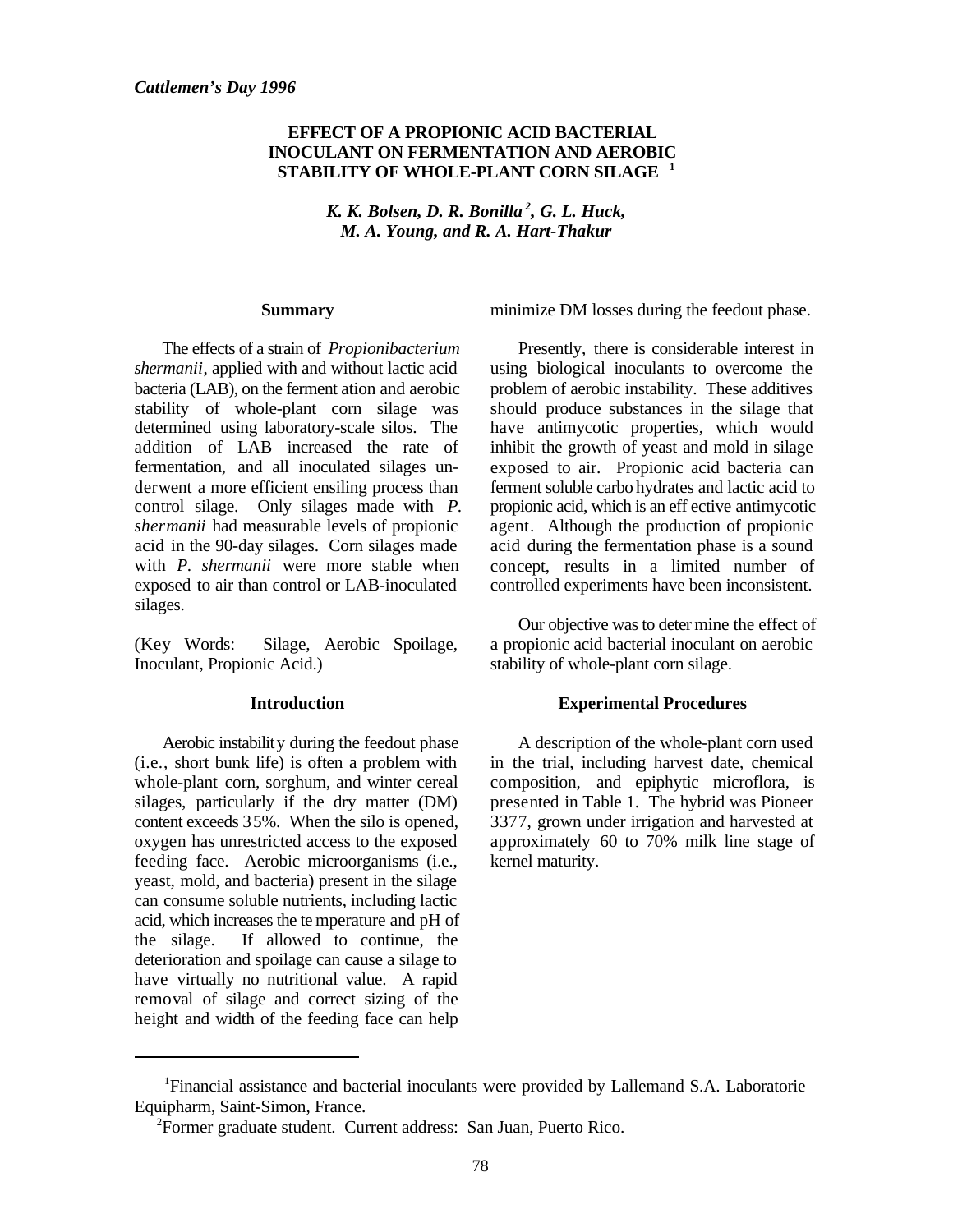|                                          | <b>Whole-Plant, Corn Forage</b> |  |  |  |  |
|------------------------------------------|---------------------------------|--|--|--|--|
| Item <sup>1</sup>                        | Value                           |  |  |  |  |
| Harvest date                             | August 21                       |  |  |  |  |
| Dry matter, %                            | 33.5                            |  |  |  |  |
| pH                                       | 5.86                            |  |  |  |  |
| Buffering capacity,<br>meq/100 g of $DM$ | 21.6                            |  |  |  |  |
| WSC <sup>2</sup>                         | 11.4                            |  |  |  |  |
| CP <sup>2</sup>                          | 8.2                             |  |  |  |  |
| NDF <sup>2</sup>                         | 53.0                            |  |  |  |  |
| ADF <sup>2</sup>                         | 24.8                            |  |  |  |  |
| LAB <sup>3</sup>                         | $1.2 \quad 10^{-7}$             |  |  |  |  |
| $Y$ east <sup>3</sup>                    | 6<br>8.0 10                     |  |  |  |  |
| Mold <sup>3</sup>                        | $1.2 \quad 10^{-4}$             |  |  |  |  |

| Table 1. Chemical Composition and  |
|------------------------------------|
| <b>Epiphytic Microflora of the</b> |
| Chopped, Pre-Ensiled,              |
| <b>Whole-Plant, Corn Forage</b>    |

 $\text{WSC}$  = water-soluble carbohydrates; CP  $=$  crude protein; NDF  $=$  neutral detergent fiber; ADF = acid detergent fiber; and  $LAB =$ lactic acid bacteria.

 ${}^{2}$ Expressed as a percent of the forage DM. <sup>3</sup>Colony-forming units per gram of forage.

The following six treatments were compared: 1) control (no additive), 2) Lallemand inoculant (to supply 700,000 cfu of LAB per gram of crop) (LAB), 3) *Propionibacterium shermanii* (to supply 1.4  $10^{-5}$  cfu per gram of crop) (PS  $10^5$ ), 4) treatment 2 + treatment 3, 5) *P. shermanii* (to supply 1  $10^{-6}$  cfu per gram of crop) (PS  $10^6$ ), and 6) treatment 2 + treatment 5. The Lallemand inoculant contained selected strains of *Lactobacillus plantarum* and *Pediococcus acidilactici* .

In preparation of the silages, 250 lb of chopped forage were placed on a polyethylene sheet, and the inoculants were applied and mixed thoroughly with the forage. All inoculants were applied as water solutions and used within 2 weeks after being received from the manufacturer. After all silages were prepared, the silos were filled on an alternating schedule, which distributed the time from harvest through silo filling equally across all treatments. The silos were packed with a hydraulic press, which exclude d air and filled all silos to similar densities.

There were 21 PVC laboratory-scale silos (4.5 lb capacity) and three polyethylene pail silos (35 lb capacity) per treatment. Three PVC silos per treatment were opened at 1/4, 1/2, 1, 2, 4, 7, and 90 days postfilling. The pail silos were opened at 90 days postfilling, and the silage from each treatment was composited. Aerobic stability was measured over a 10-day period using insulated, 4.5 lb capacity containers and thermocouple wires.

**Chemical and Microbial Analyses of the Pre-ensiled Forage and Silages**. Pre-ensiled forage was analyzed for DM; pH; total nitrogen; buffering capacity; water-solu ble carbohydrates; neutral detergent fibe r; acid detergent fiber; and total epiphytic LAB, yeast, and mold counts. Silage fermented from 6 hours to 7 days was analyzed for pH and lactic acid; end-product silages (90 days postfilling) were analyzed for pH, lactic acid, volatile fatty acids, ethanol, ammonia-nitrogen, and total yeast and mold counts. Silages in the aerobic stability measurements were analyzed for pH and total yeast and mold counts after 2, 4, 6, 8, and 10 days of exposure to air.

#### **Results and Discussion**

Although all six corn silages had very rapid rates of fermentation, those made with LAB (Treatments 2, 4, and 6) had lower  $(P<.01)$  pH values and higher (P<.01) lactic acid contents during the first 4 days postfilling than control silage (data not shown).

Fermentation characteristics and pH for the corn silages at 90 days postfilling are presented in Table 2. All five inoculated silages ensiled more efficiently than the control silage -- as evidenced by higher (P<.05 ) lactic acid contents and lactic to acetic acid ratios and lower (P<.05) acetic acid and ethanol contents. These results are consistent with several previous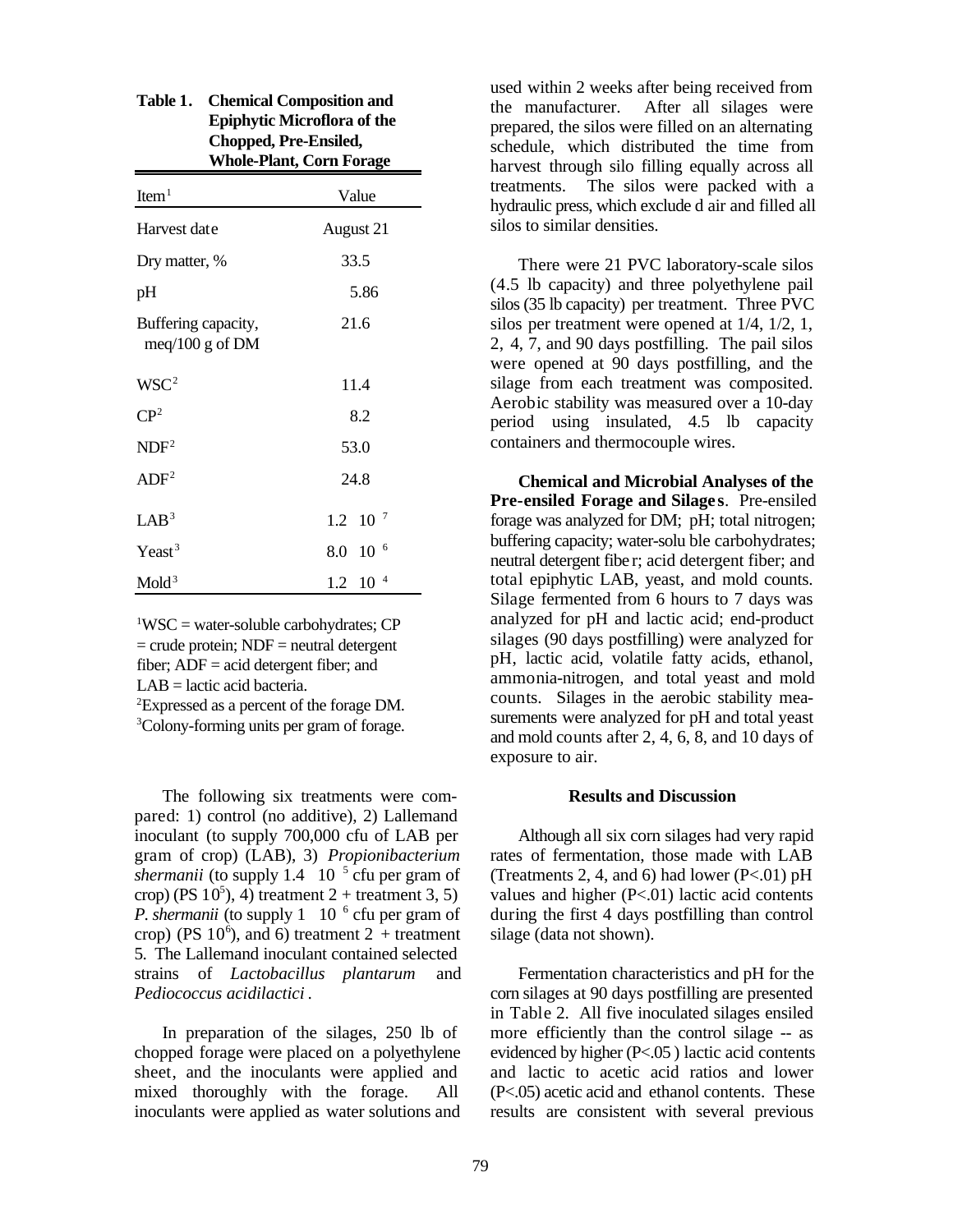studies on inoculated corn and sorghum silages (KAES Report of Progress 651, page 101). Only the four silages made with *P. shermanii* (with or without LAB) contained detectable amounts of propionic acid at 90 days. However, the level of this acid varied considerably among silages for each treatment and ranged from .06 to .33% of the silage DM.

Results of the aerobic stability measurements are shown in Tabl es 3 and 4. Corn silage treated with only PS  $10^6$  (Treatment 5) was clearly the most aerobically stable, and this silage also had the highest level of propionic acid (.22%). Corn silage made with only LAB (Treatment 2) had a slightly higher yeast count after the 90-day storage phase than the other five silages and also was the least stable in air. Its temperature exceeded the ambient by about 5°F after 94 hrs of expos ure to air. Control and LAB + PS  $10<sup>5</sup>$  silages (Treatments 1 and 4, respectively) began to he at and had yeast counts near  $log_{10}$  8.00 after 118 to 122 hrs. PS 10<sup>5</sup> and  $LAB + PS 10^6$  silages (Treatments 3 and 6, respectively) were the next to undergo aerobic spoilage after 146 to 148 hrs of exposure to air. When aerobic deterioration began in the four silages treated with *P. shermani i* it was at a slow rate and not the typical rapid increases in temperature and pH observed in aerobically unstable corn silage.

These results suggest that the strain of *P. sherm anii* used was capable of competing with other microorganisms in the ensiling process; it produced propionic acid that was detectable in the 90-day corn silages. Silages inoculated with this organism were more stable during the feedout phase than control or LAB-inoculated silages. The *Propionibacteriu m* was more effective when applied at  $10<sup>6</sup>$  cfu per gram of ensiled forage and when not in combination with LAB (i.e., *L. plantaru m* and *P. acidilactic i*).

| Treatment <sup>1</sup><br>pH |                    |      | Lactic<br>Acid    | Acetic<br>Acid    | Propionic<br>Acid | Ethanol          | $NH_{3}-N$       | Lactic to<br>Acetic |
|------------------------------|--------------------|------|-------------------|-------------------|-------------------|------------------|------------------|---------------------|
|                              |                    |      |                   |                   |                   |                  |                  |                     |
|                              | 1. Control         | 3.67 | 4.75 <sup>d</sup> | $2.10^d$          | ND <sup>2</sup>   | .82 <sup>c</sup> | $.22^{b}$        | $2.3^{b}$           |
|                              | $2. \text{LAB}$    | 3.65 | $5.25^{b}$        | $1.64^{ab}$       | <b>ND</b>         | .50 <sup>a</sup> | .16 <sup>a</sup> | 3.2 <sup>a</sup>    |
|                              | 3. PS $10^5$       | 3.65 | 5.15 <sup>c</sup> | 1.88 <sup>c</sup> | .17               | $.67^{\rm b}$    | .20 <sup>b</sup> | 3.1 <sup>a</sup>    |
|                              | 4. LAB + PS $10^5$ | 3.66 | 5.10 <sup>c</sup> | $1.67^{ab}$       | .08               | .54 <sup>a</sup> | .14 <sup>a</sup> | 3.1 <sup>a</sup>    |
|                              | 5. PS $10^6$       | 3.66 | 5.12 <sup>c</sup> | 1.72 <sup>b</sup> | .22               | .64 <sup>b</sup> | $.21^{b}$        | 3.0 <sup>a</sup>    |
|                              | 6. LAB + PS $10^6$ | 3.66 | $5.43^{\circ}$    | $1.56^{\circ}$    | .17               | .46 <sup>a</sup> | .13 <sup>a</sup> | $3.5^{\mathrm{a}}$  |

**Table 2. pH and Fermentation Characteristics for the Six Whole-Plant Corn Silages at 90 Days Postfilling**

<sup>1</sup>LAB = lactic acid bacteria and  $PS = P$ . *shermani i* 

 $^2$ ND = not detected.

a,b,c,d Means in the same column with different superscripts differ ( $P < .05$ ).